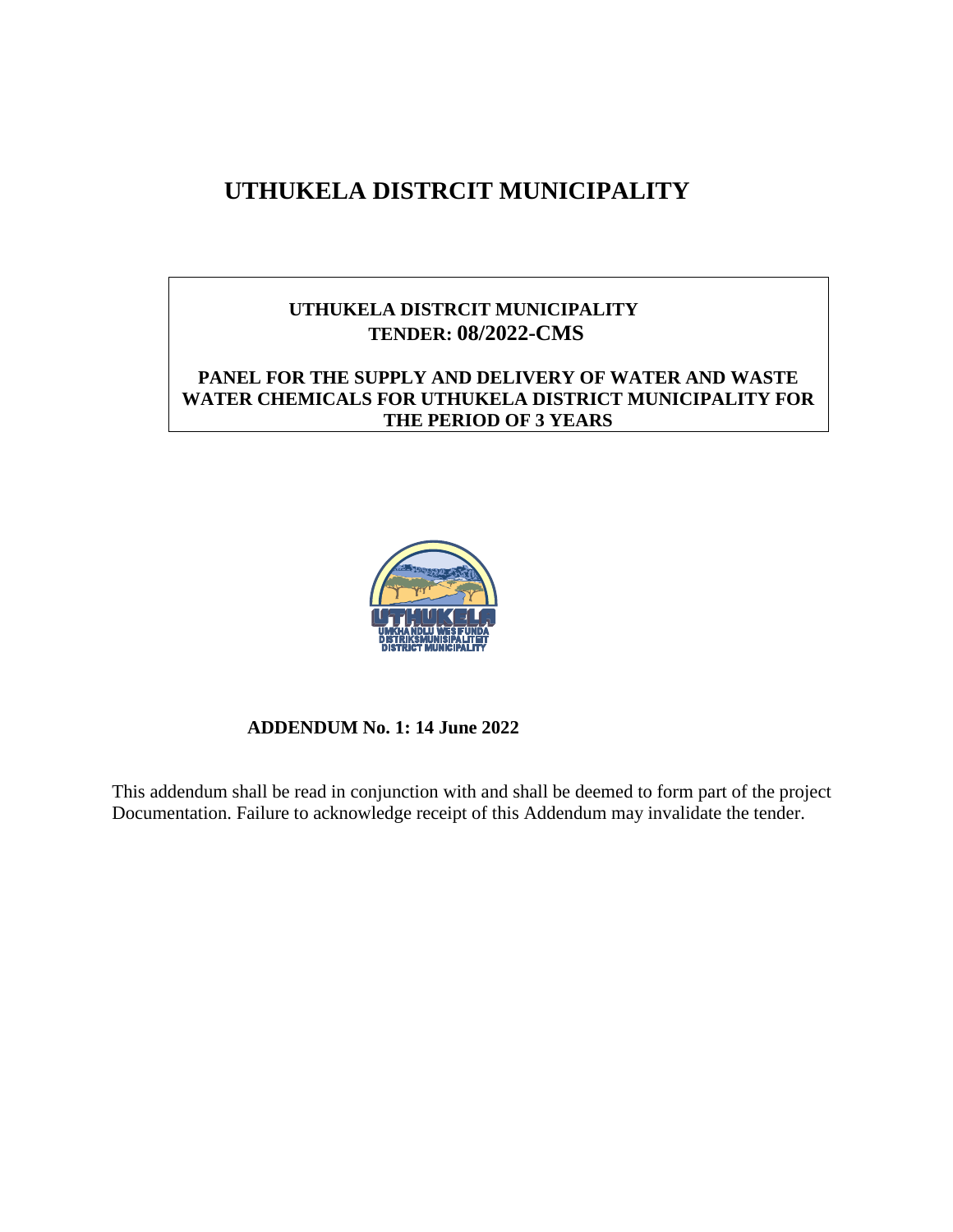AMMENDMENT:

**1.** Page 24, Water treatment works and Waste Water treatment were added.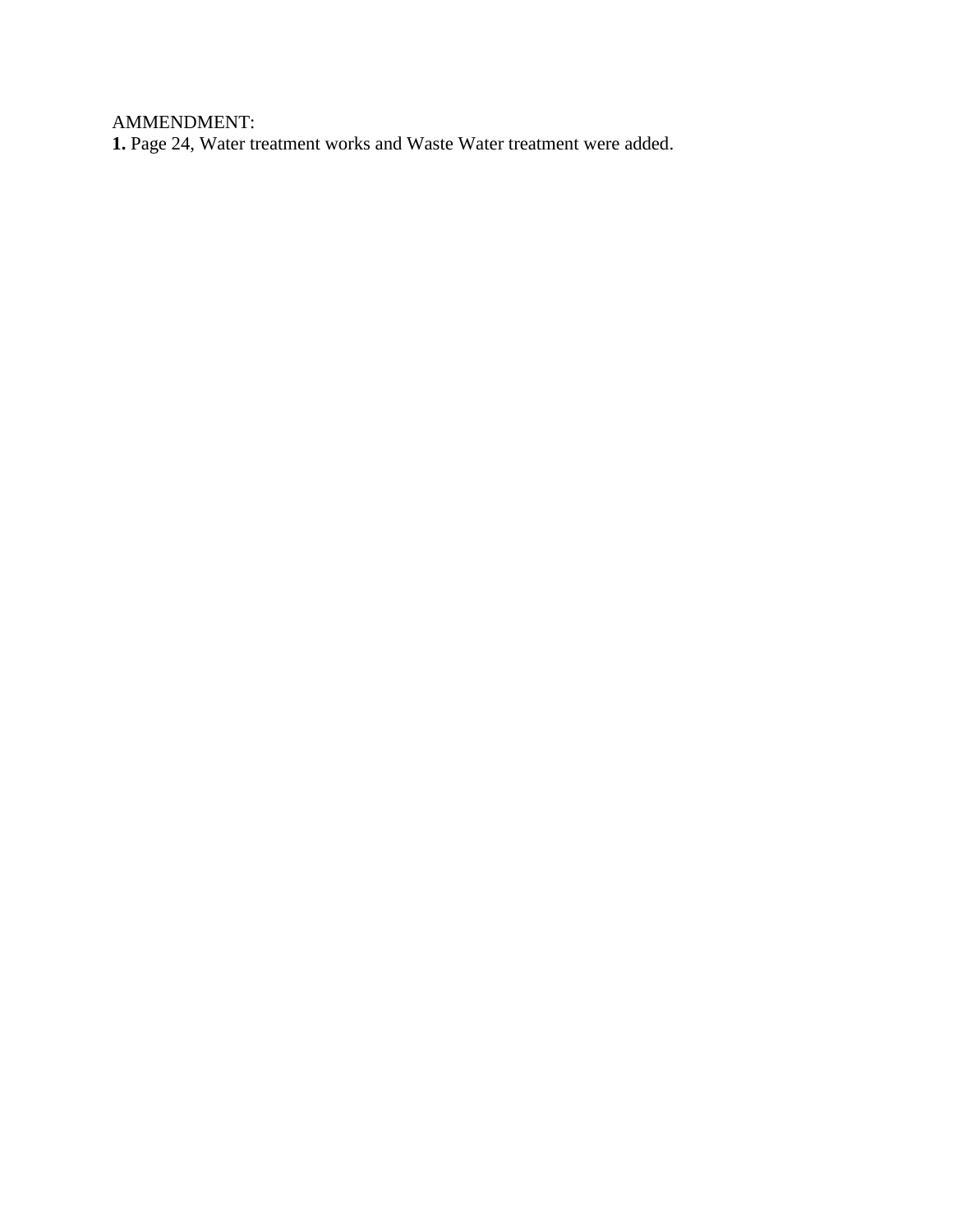#### **Water Treatment works**

| Winterton WTW       |
|---------------------|
| Colenso WTW         |
| Bergville WTW       |
| Zwelisha/Moyeni WTW |
| Langkloof WTW       |
| Loskop WTW          |
| Archie Rodel WTW    |
| Loskop WTW          |
| George Cross WTW    |
| Weenen 1 WTW        |
| Weenen 2 WTW        |
| Oliphanskop WTW     |
| Tugela Estate WTW   |
| Ezakheni WTW        |

# **Waste Water Treatment Plant**

| Colenso WWTW         |
|----------------------|
| Winterton WWTW       |
| Bergville WWTW       |
| <b>Estcourt WWTW</b> |
| Wembezi WWTW         |
| Ezakheni WWTW        |
| Ekuvukeni WWTW       |
| Ladysmith WWTW       |

**2.** Page 25, the following points will be removed:

• The bidder that will be awarded the contract to supply the below listed safety equipment and tools: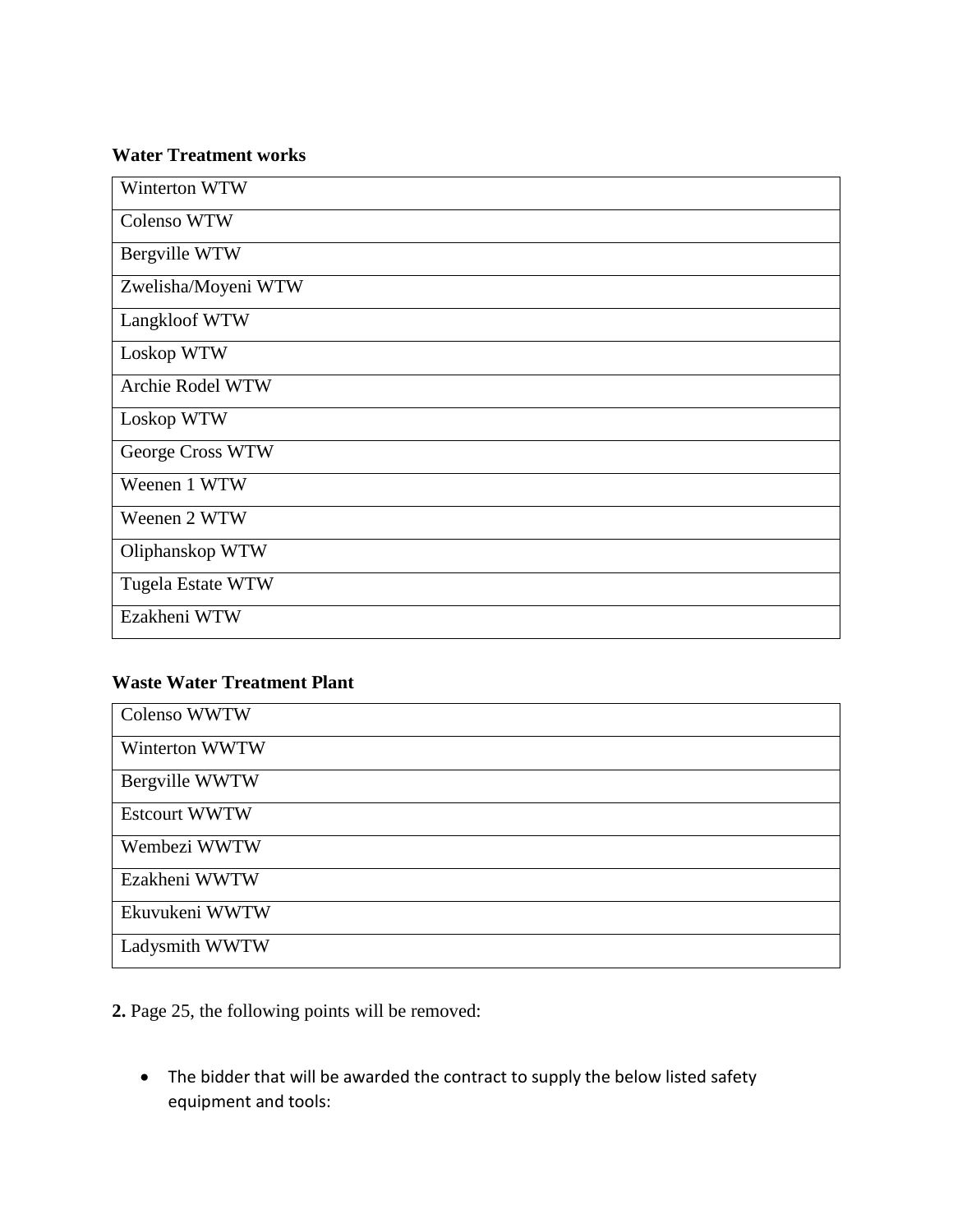- $\triangleright$  Chlorine respirator face masks.
- $\triangleright$  Small hand tools.
- $\triangleright$  Service of lifting equipment Chain blocks lifting beams. Implement SABS safety standards.
- $\triangleright$  Handling equipment to comply. SABS 68 kg trolleys.
- $\triangleright$  Chlorine leak detection equipment. It must be serviced/replaced as and when required.

**3.** Page 64, the following points will be removed under General conditions of the contract:

## **36. Technical Support**

 The awarded bidder shall dispatch technical support should the Municipality experience a change in water quality to assist with product optimisation.

The awarded bidder must replace leaking storage tanks, valves and pipework in the chemical storage room.

Communication to the Emergency response teams to be activated.

## **37. Pumps/Dosing Equipment.**

- Chemical pumps to be serviced every 6 months
- Chlorine dosing equipment and pipe work to be serviced twice a year. **38. Signage.**
- All plant to comply with Blue and Green drop regulation.
- All plant to have Emergency Evacuation plan
- Transport of Hazardous chemical to be provided
- Training and converting of two of uThukela bakkies to assist in the transport of 68 kg bottles within the District.

Enquiries: Enquiries: Supply Chain Management *Mr Lwazi Ngwenya Telephone: 036 638 5183 E-mail: LNgwenya2@uthukela.gov.za*